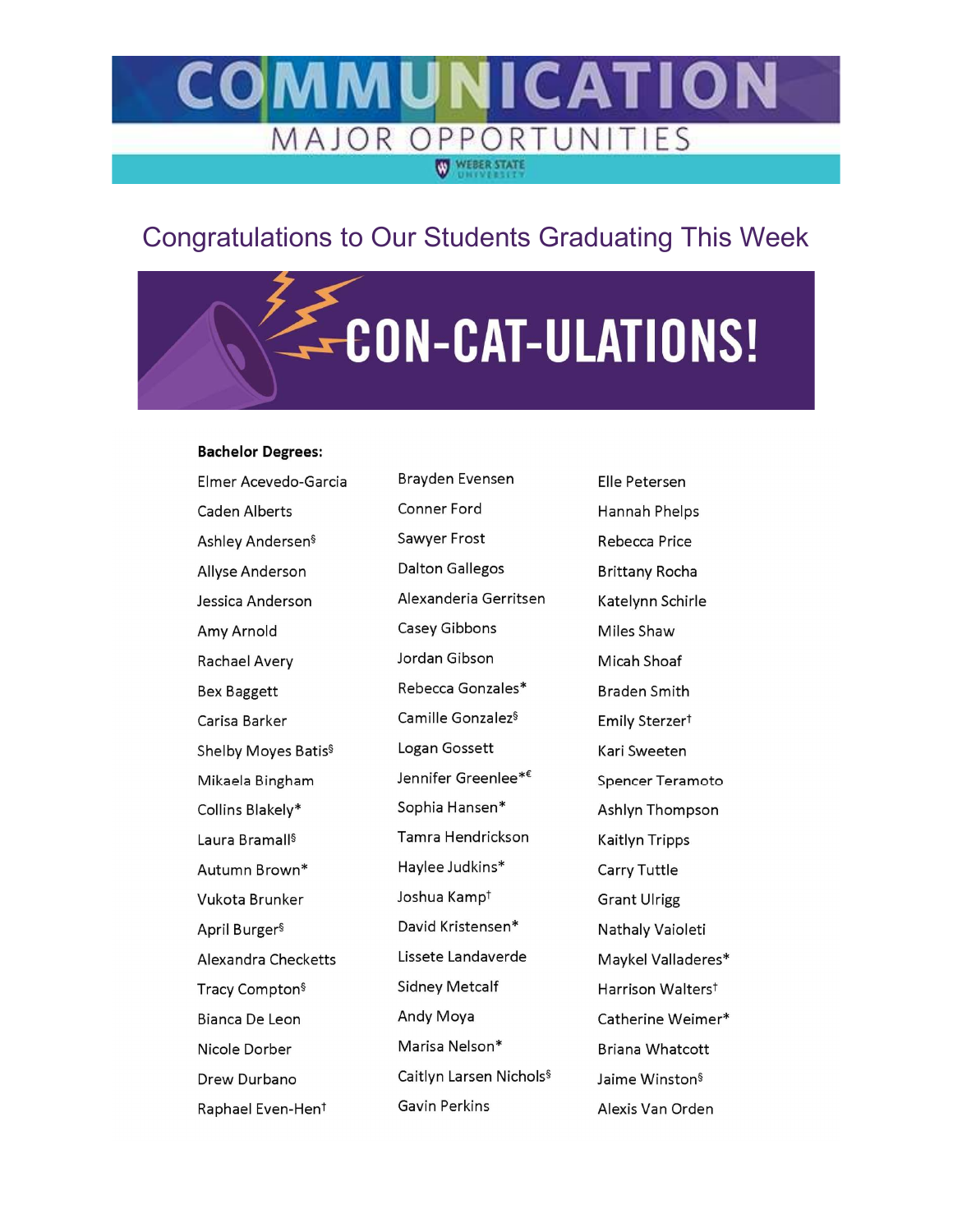| Masters of<br>Professional | Associate of<br><b>Communication:</b>                                               | <b>Associate of Digital</b><br><b>Media Production:</b> |
|----------------------------|-------------------------------------------------------------------------------------|---------------------------------------------------------|
| Communication:             | Ryleigh Boechel                                                                     | April Burger                                            |
| Estefania Arevalo          | Lizbeth Correa                                                                      | Emelie Gorham                                           |
| Amy Choate                 | Garrett Lee                                                                         | Jack Hamblin                                            |
| Jessika Clark              |                                                                                     | Camryn Johnson                                          |
| Katie England              | Associate of<br>Workplace<br><b>Communication and</b><br>Writing:<br>Aubrielle Degn | Jessica Krok                                            |
| Emily Dziatlik             |                                                                                     | Rachel Loveland                                         |
| Benjamin Ferney            |                                                                                     | Domnique Rivera                                         |
| Corie Holmes               |                                                                                     | Alexander Sheridan                                      |
| Alicia Miller              |                                                                                     |                                                         |
| Morgan Pales               |                                                                                     |                                                         |
| Matthew Powell             |                                                                                     |                                                         |
| Lorrie Rands               |                                                                                     | *Cum Laude                                              |
| Anna Robbins               |                                                                                     | <sup>†</sup> Magna Cum Laude                            |
| Sarah Tooker               |                                                                                     | §Summa Cum Laude                                        |
| Camra Wilcox               |                                                                                     | <sup>€</sup> Departmental Honors                        |
|                            |                                                                                     |                                                         |

Telitha E. Lindquist College of Arts & Humanities Commencement is Friday April 29th at 3:00 p.m. at the Val A. Browning Center. Information about graduation.

### Bon Voyage

We want to thank Ryan Cheek for over 10 years of service as a faculty member in Weber State's Department of Communication. Ryan was initially hired as the Assistant Director of Forensics and coached the debate team to many years of success. Most recently, he taught full-time in various courses including Communication Theory and Communication Law. Ryan earned his Ph.D. from Utah State University in Technical Communication & Rhetoric in Spring 2022 and accepted a tenure-track position at Missouri University of Science and Technology. Best of luck, Ryan!

Cami Saban will also be leaving us to work in public relations for Brigham City. Cami taught this past year in our general education courses like Interpersonal & Small Group Communication and Principles of Public Speaking. We wish Cami the best!